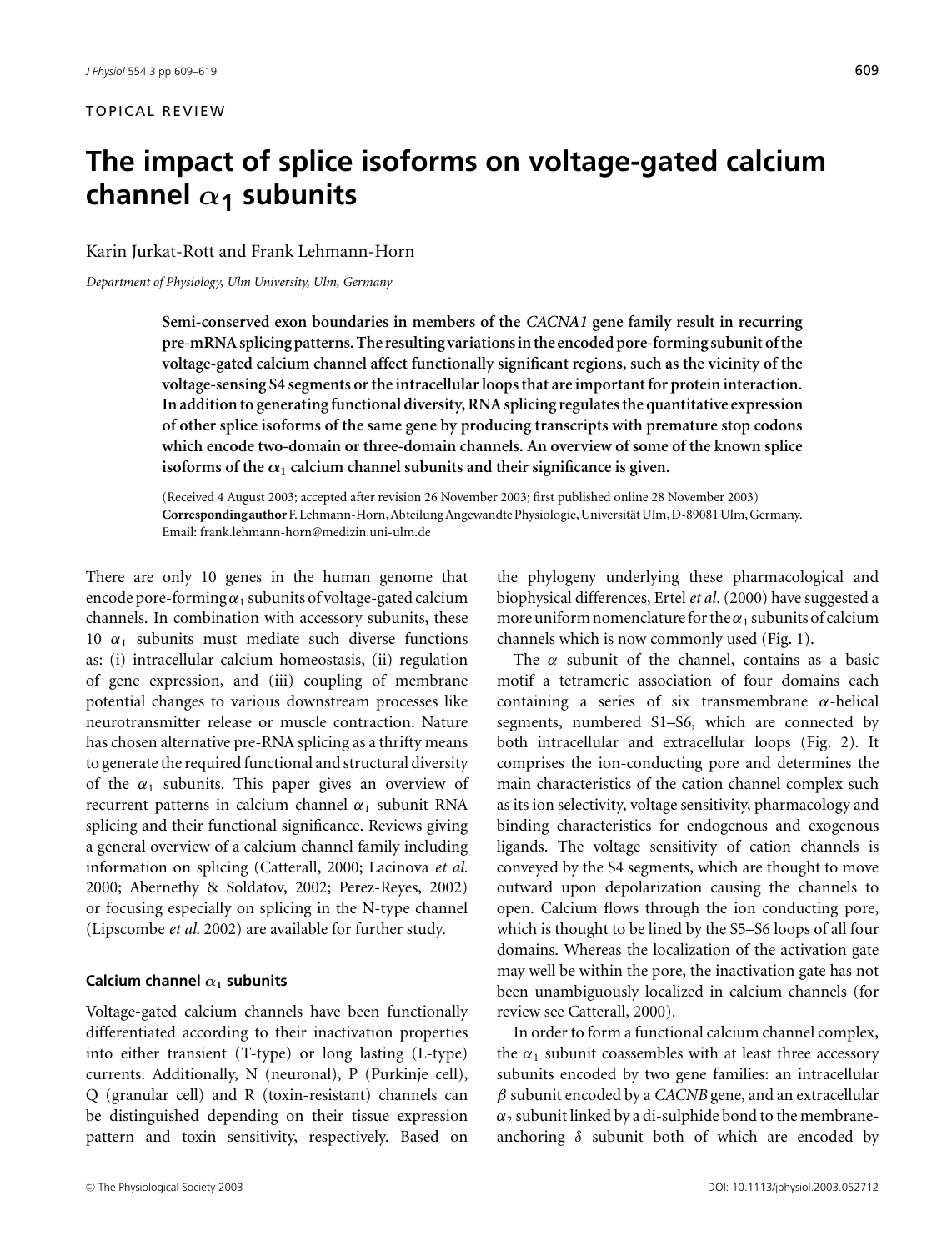a *CACNA2D* gene. In skeletal muscle, an additional accessory transmembranal  $\gamma$  subunit is part of the channel complex (Kang & Campbell, 2003; Wolf *et al.* 2003). In neuronal channels, its contribution to the channel complex is a matter of debate because coexpression did not regularly yield a functional change (Moss *et al.* 2003). The contribution of accessory subunit-mediated modulation to calcium channel diversity is reviewed elsewhere (Walker & De Waard, 1998; Birnbaumer *et al.* 1998). Briefly, the accessory  $\alpha_2/\delta$  and  $\beta$  subunits increase the current amplitude (Brice *et al.* 1997), accelerate inactivation kinetics and facilitate gating (Singer *et al.* 1991), and shift the voltage dependence of inactivation in the hyperpolarizing direction (Singer *et al.* 1991).

#### **Splicing of** *CACNA1* **transcripts**

In order to obtain mature mRNA which can be directly translated into a protein sequence, the non-coding regions corresponding to introns of the DNA must be removed from the precursor pre-mRNA by the splicing process. The machinery performing this task, the spliceosome, recognizes introns by typical nucleotide sequences within the intron and adjacent exons (Wu & Krainer, 1999; Singh, 2002; Black & Grabowski, 2003). The probability for splicing out a sequence at any position in the pre-mRNA depends, among others, on the combination of different nucleotide sequences in key positions and the tissuedependent spliceosome composition available. Therefore, the mRNA population resulting from one gene is not homogeneous in a given cell type, but rather shows the result of a variety of combinations of different single splicing events, each of which is present in a number of transcripts proportionate to its splicing probability.

In calcium channel transcripts, combinations of four types of alternative splicing are found: (i) splicing at alternative intron sequences near the 5′ intron end causing a possible elongation or shortening of the preceding exon (so-called alternative splice donor), (ii) splicing at alternative intron sequences near the 3′ intron end causing a possible elongation or shortening of the following exon (so-called alternative splice acceptor), (iii) optional splicing within an intron to retain an optional exon (socalled cassette exon) by use of less probable acceptor and donor splice signals flanking this exon, and (iv) alternative splicing of more than one cassette exon within a large intron that may result in a variety of combinations of these exons including the obligatory exclusion of one another. So far, cases of alternative donor and acceptor sites within an exon resulting in splicing out of central portions of that exon have not yet been described in *CACNA1* transcripts.

Voltage-gated calcium channels are thought to have evolved by multiple gene duplication from a common ancestral channel gene encoding a one-domain potassium channel (Strong *et al.* 1993; Nelson *et al.* 1999; Anderson & Greenberg, 2001). The intron–exon boundaries or

| Press a                                | Gere           | Chrimnsome     | Primary fissues                                          | <b>Coloum current</b> |
|----------------------------------------|----------------|----------------|----------------------------------------------------------|-----------------------|
| $\overline{\text{Ca}}$ (1 ja $_{5}$ )  | CACMA18        | 1q32           | skoleta muselo.                                          | L tvou                |
| $\text{Ca}^+_{1}$ , $2$ (s) $_{\odot}$ | CACMA12.       | 12µ13.3        | near.                                                    | L-type                |
|                                        |                |                | amseth musele.<br>crain, heart, citailary,               |                       |
| $\text{Ca}^{\ast}$ .3 (s $\pm$         | CACNA1D.       | 5:14.5         | adrena<br>prain, pariereas, kidney.<br>lovary, cocil eal | L-type                |
| Ca//tal-).                             | <b>CACNAIF</b> | <b>Xa11.23</b> | retina                                                   | L-tvce                |
| $CaZ.1$ is $\cdot$ ;                   | <b>CACNA1A</b> | 13p13          | train, cochiea, pituilary                                | TVO-tyre              |
| $CaZZ$ is $\downarrow$ .               | GACNA1B        | 3934           | crain nervous system.                                    | N-Npe                 |
| Ca23 is -1                             | GAONA IF.      | 162631         | arain cochida, rotina.<br>nean, pituitary.               | B-area                |
| $Ca(3.1~\mu\text{m})$                  | CACNATG.       | 17y22          | prain, norvuus system.                                   | T lype                |
| Са,52 (а. ј.                           | CACMANI        | 16µ13.3.       | prain, heart, kioney, iver-                              | T-lype                |
| C43.3 (9.1)                            | сломин,        | 22u12.3-13-2   | crain,                                                   | l T-type i            |

20 411 KG. 80 **1HC** 

Malching percentage using CLUSTAI

**Figure 1. Calcium channel nomenclature (modified according to Ertel** *et al.* **2000)**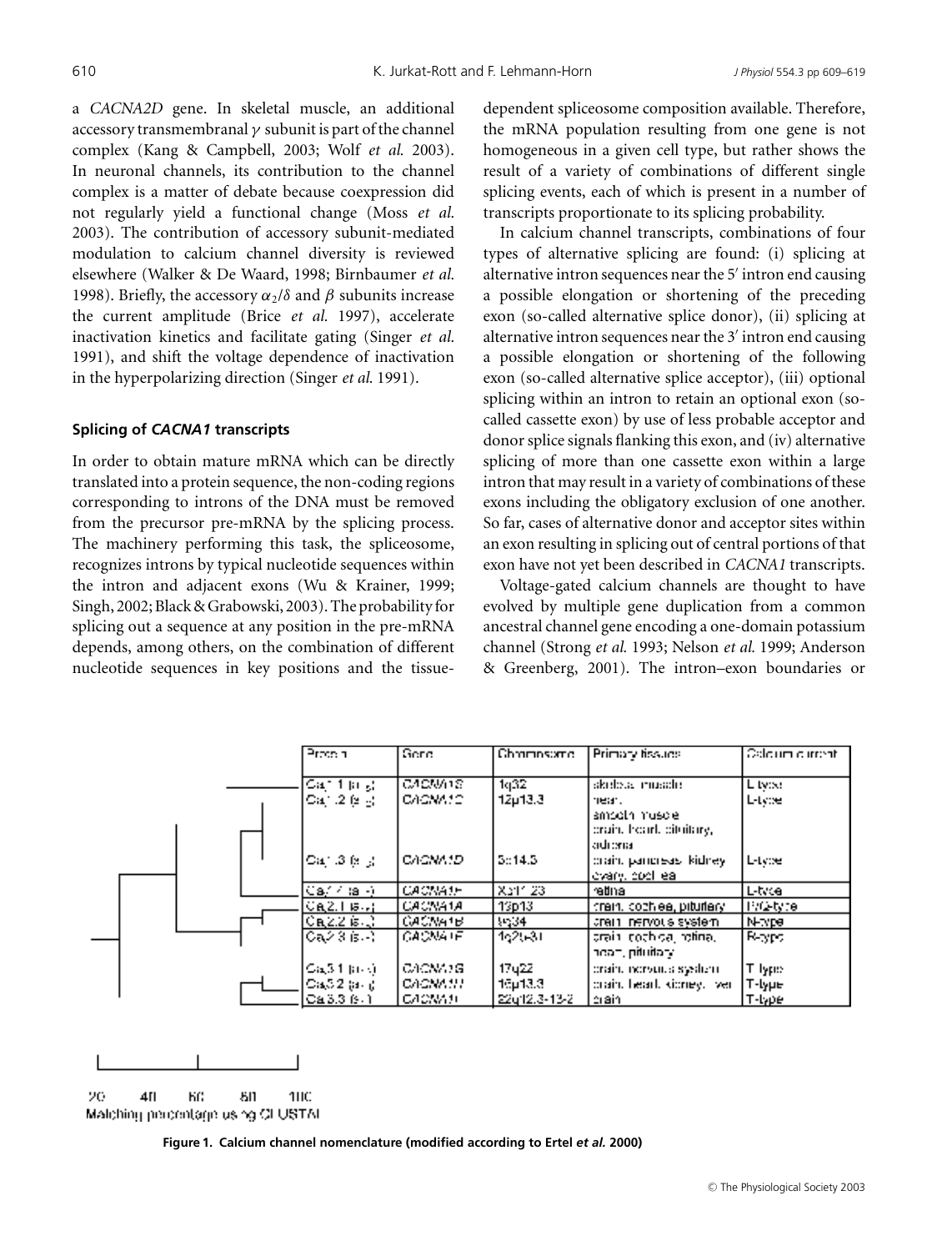gene structures are therefore not only conserved from one *CACNA1* gene to another (Huang *et al.* 1990; Barry *et al.* 1995; Wu & Krainer, 1999; Lipscombe *et al.* 2002), but also from one species to another, for example *Drosophila versus* man (Peixoto *et al.* 1997). The gene structure within the *CACNA1* gene family is generally well conserved at coding regions for segments S1–S5 of all four domains (Fig. 2*A*). The remaining regions, especially those coding for the domain interlinkers and the S6 segments of all four domains, show less conserved gene structure suggesting



#### **Figure 2 . Scheme of the voltage-gated calcium channel** α**<sup>1</sup> subunit**

The  $\alpha_1$  subunit of voltage gated calcium channels consists of four domains (repeats) of six transmembrane segments connected by intracellular loops. *A*, conservation of the gene structure at the protein level as determined by protein alignments encoded by all exons of all 10 members of the *CACNA1* family. Each protein region encoded by an exon is delineated by bars. White, black and grey bars indicate degree of conservation as noted in the figure. The following human reference sequences were used at NCBI:  $Ca<sub>v</sub>2.1$ : NP\_075461;  $Ca<sub>v</sub>2.2$ : NP\_000709;  $Ca<sub>v</sub>1.2$ : NP\_000710; Cav1.3: NP 000711; Cav2.3: NP 000712; Cav1.4: NP 005174; Cav3.1: NP 061496; Cav3.2: NP 066921; Cav3.3: NP 066919; and Cav1.1: NP 000060. *B*, regions of the protein that are affected by alternative splicing. Note that the changes now reflect the protein level only (i.e. deletions leading to frame shifts and early truncations are marked as truncation only). The diversity of the primary protein sequence due to insertions, deletions, truncations and alternative sequences is marked by the various symbols.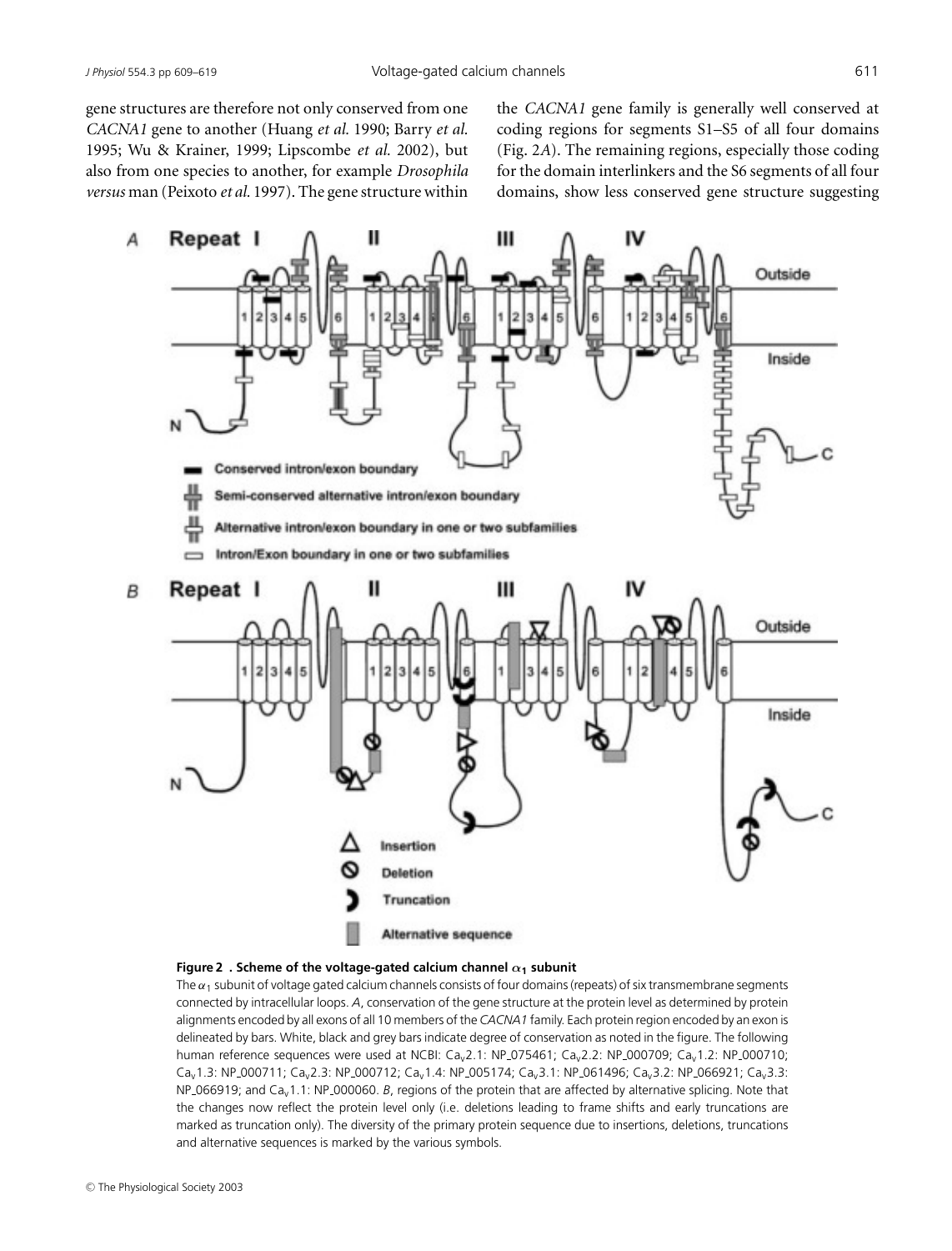that the encoded protein areas are important for generating functional diversity. These less conserved coding regions coincide with the regions in which alternative splicing produces several different transcripts derived from a single gene (Fig. 2*B*). These transcripts generate proteins with similar function and sequence but different expression patterns, the so-called splice isoforms.

### **S3–S4 loops**

The extracellular loops between S3 and S4 may influence S4 voltage sensor function because of their close vicinity to the S4 segments, which must move upon depolarization (Bezanilla, 2002). Effects on the voltage sensor function could therefore be achieved by alternative splicing in these areas while leaving the S4 itself unaffected. In the Ltype  $Ca^{2+}$  channel family, the IS3–S4 loop of skeletal and cardiac channels helps to determine activation kinetics as has been demonstrated by the study of chimeras (Nakai *et al.* 1994). However, it is unlikely that this mechanism is taken advantage of in splicing regulation of IS3–S4 because it would require intraexonic splicing for all 10 hitherto known *CACNA1* genes in which distal IS3, the whole IS3–S4 loop, and proximal IS4 are all encoded by one exon. For domain II, a similarly unlikely pattern of splicing would be required, but for domains III and IV, all 10 *CACNA1* genes have an intron between genomic regions encoding S3 and S4. It is therefore not surprising that these regions are able to produce different splice isoforms. In domain III however, the only known variant is one with the insertion of 12 bases by cassette exon 24a leading to addition of four amino acid residues, SFMG, to IIIS3-S4 in the N-type  $Ca<sub>v</sub>2.2$  channel which does not, however, seem to have significant impact on the kinetics or voltage dependence of gating (Lin *et al.* 1999; Stea *et al.* 1999). This leaves only the variants generated by alternative splicing of regions encoding IVS3–S4 to be of functional significance.

In domain IV, the insertion of only six bases by a supplementary cassette exon 31a in both P/Q-type  $Ca<sub>v</sub>2.1$ and N-type Cav2.2 channels has a distinct functional effect even though it leads to the introduction of only two amino acid residues, NP or ET. The presence of ET in the N-type  $Ca<sub>v</sub>2.2$  channels results in a rightward shift of voltage dependence of activation and slowed activation kinetics (Lin *et al.* 1997, 1999). Given that exon 31a is preferentially expressed in the peripheral but not in the central nervous system, this could lead to facilitated calcium entry selectively in cerebral neurones (Lin *et al.* 1999). In P/Q-type  $Ca<sub>v</sub>2.1$  channels, NP slows activation and inactivation and decreases affinity to  $\omega$ -agatoxin IVA

(Bourinet *et al.* 1999; Hans *et al.* 1999; Krovetz *et al.* 2000). The NP variant is generally thought to be present in the Q-type (low  $\omega$ -agatoxin IVA affinity), while the variant lacking NP is thought to decisively contribute to the P-type (high affinity) calcium channel, even though secondary modifications and accessory subunits may also be contributing to the functional characteristics of P-type and Q-type (Mermelstein *et al.* 1999). Expression patterns suggest that the more rapidly gating P-type calcium channel is important for not only cerebellar Purkinje cells, but also pancreatic β cells (Ihara *et al.* 1995; Ligon *et al.* 1998).

In L-type channels, IVS3–S4 is altered by the splicing out of a short exon encoding part of this loop: for the skeletal muscle  $Ca<sub>v</sub>1.1$  channel it is exon 29 coding for TFLASSGGLYCLGGGCGNV, for the cardiac  $Ca<sub>v</sub>1.2$ channel exon 33 coding for PAEHTQCSPSM, and for the neuronal  $Ca<sub>v</sub>1.3$  channel exon 32 coding for PSENIPLPTATPG (Barry *et al.* 1995; Safa *et al.* 2001). In the cardiac  $Ca<sub>v</sub>1.2$  channel, this exon deletion is additionally accompanied by the replacement of exon 31 by exon 32 (exon 31 and 32 are mutally exclusive exons in the current nomenclature; Abernethy & Soldatov, 2002) encoding an altered sequence for part of IVS3 and IVS3–S4 (Perez-Reyes *et al.* 1990; Snutch *et al.* 1991; Diebold *et al.* 1992; Yu *et al.* 1992; Abernethy & Soldatov, 2002). The 11 amino acid IVS3–S4 deletion is present in several tissues making up about 12% of all transcripts while the IVS3 variation is tissue dependent and differentially regulated during development (Feron *et al.* 1994). For the skeletal muscle  $Ca<sub>v</sub>1.1$  channel, the 19 amino acid IVS3–S4 deletion makes up 10% of transcripts in adult muscle, but over 66% in regenerating muscle (unpublished data). For these three channels, the functional significance of these variants has not yet been clarified.

#### **II–III loop**

The task of the intracellular loop connecting domains II and III is to mediate interaction with effector proteins such as the calcium release channel for skeletal muscle excitation–contraction coupling (Dulhunty *et al.* 2002) or synaptic proteins such as syntaxin and SNAP25 (soluble attachment proteins of NSF – *N*-ethylmaleimide-sensitive fusion protein) or proteins for neuronal excitation– exocytosis coupling (Catterall, 1999; Mochida *et al.* 2003). Therefore, a functional modulation brought about by change or removal of these regions by alternative splicing may be expected. For example, in N-type  $Ca<sub>v</sub>2.2$  calcium channels, the first part of this loop may be altered by introducing an additional cassette following exon 18 (Pan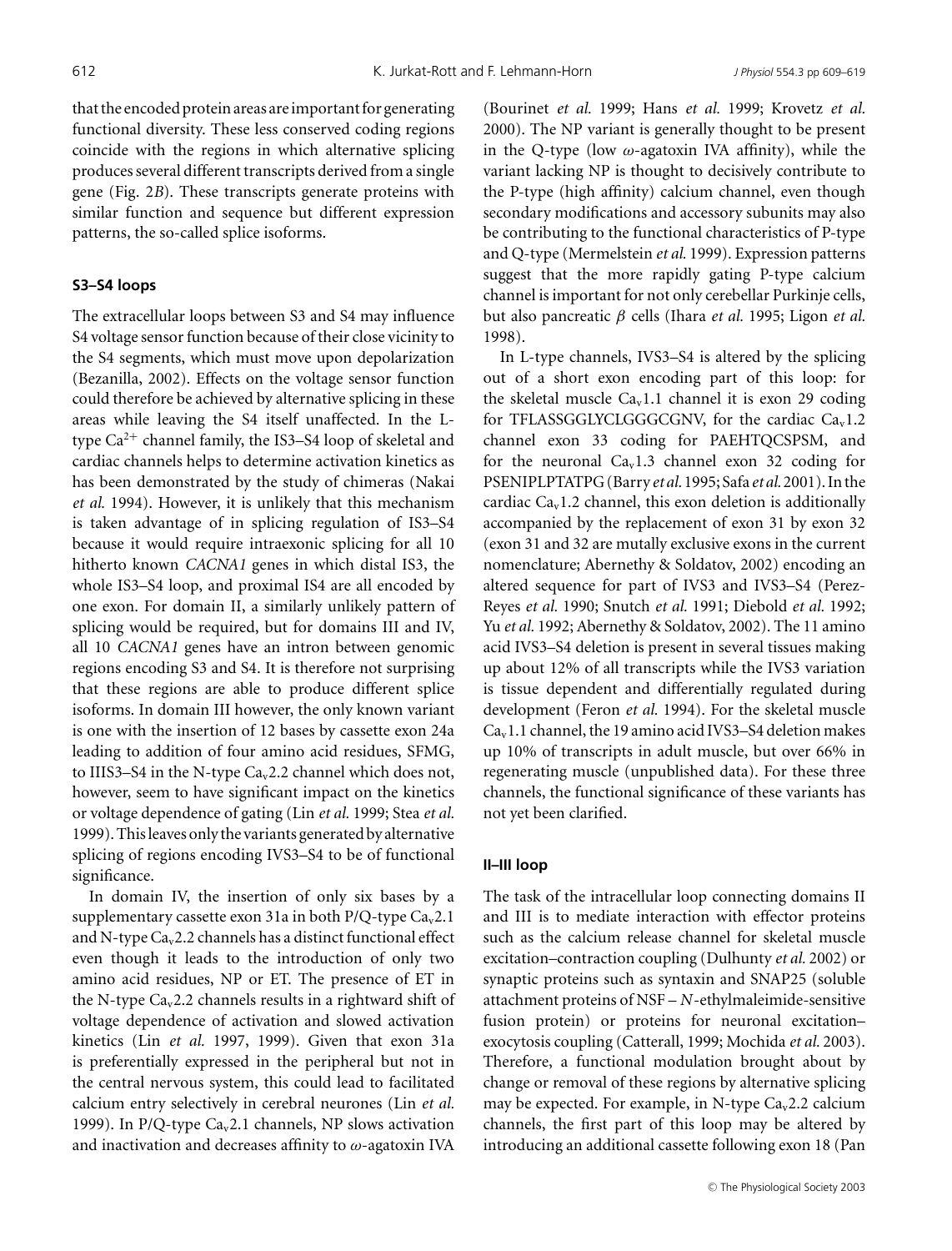& Lipscombe, 2000). This exon 18a is expressed in adult sympathetic ganglia, but not very abundantly in most of the regions of the neocortex except for monoaminergic neurones (Ghasemzadeh *et al.* 1999). This suggests that even though the putative synaptic protein binding site is not directly altered by alternative splicing, the 18a-encoded region may contribute to the targetting of the isoform to distinct synapses (Lipscombe *et al.* 2002). Likewise, even though the binding site of the  $\beta$  subunit is not affected, different  $\beta$  isoforms act differentially on the 18a variants (Scott *et al.* 1996; Pan & Lipscombe, 2000). Functionally, exon 18a causes a right-shift of the voltage-dependence of steady-state inactivation which may directly lead to hyperexcitability by affecting neurotransmitter release or to decreased excitability by activating  $Ca^{2+}$ -dependent K<sup>+</sup> channels indicating a possible higher degree of excitability of those neurones in which it is expressed (Pan & Lipscombe, 2000). In addition to the 18a variant, exons 19–21 may be spliced out with or without modification of the preceding splice donor site (Kaneko *et al.* 2002). These isoforms show not only the right shift of the steadystate inactivation curve, but also accelerated recovery from inactivation (Kaneko *et al.* 2002). Additionally, the sensitivity to  $\omega$ -conotoxin GIVA is reduced, the reason for which could be the preferred binding of the toxins to the inactivated state, which is destabilized by the deletions (Lipscombe *et al.* 2002).

In the closely related  $P/Q Ca<sub>v</sub>2.1$  channels, exon 17, which corresponds to exon 18 of  $Ca<sub>v</sub>2.2$ , is alternatively spliced at the splice donor site of intron 17 leading to a potential insertion/deletion of nine bases coding for VEA (Soong *et al.* 2002). No functional studies have yet been performed so that a possible effect on the synaptic protein binding site cannot be decided. However, rat and rabbit splice isoforms with sequence differences in the region encoded by human exon 19 showed different affinity to SNAP-25 and syntaxin (Kim & Catterall, 1997; Rettig *et al.* 1996) and different cellular expression patterns (Sakurai *et al.* 1996). This supports the idea of isoformspecific targeting as in the  $Ca<sub>v</sub>2.2$  channels (Catterall, 1999). Recently, exactly this region encoded by exon 19 was shown to mediate the synaptic protein interaction site (Mochida *et al.* 2003) confirming these assumptions. The II–III interlinker of the  $P/Q$  Ca<sub>v</sub>2.1 channels also shows single amino acid substitutions caused by RNA editing which have been described in the mouse homologue affecting residues 886 and 1085, but the functional significance has not been clarified yet (Tsunemi *et al.* 2002).

In R-type  $Ca_v2.3$  channels, exon 19, corresponding to exon 19 of  $Ca_v2.1$  channels, can be spliced out, which results in the absence of calcium-dependent slowing of inactivation and acceleration of recovery from inactivation (Pereverzev *et al.* 2002). This isoform with decreased sensitivity to calcium influx shows differential distribution in murine cerebellum, the islets of Langerhans and kidney (Vajna *et al.* 1998; Grabsch *et al.* 1999). Even though the targeting to synapses has not been studied, the specific tissue distribution in other cell types may indicate changed protein interaction. Lastly, comparable to the N-type  $Ca<sub>v</sub>2.2$  channels and despite little sequential homology in II–III linker, in the T-type  $Ca<sub>v</sub>3.1$  channels, exon 16 may be spliced out leading to a right shift of steady state inactivation curve and slowing of inactivation kinetics (Mittman *et al.* 1999*a*; Chemin *et al.* 2001).

#### **C-terminus**

The C-terminus makes up a third of the channel protein and is not very well conserved within the *CACNA1* gene family suggesting it to be a region of functional specialization. It is encoded by 3–14 exons, and the protein contains several regulatory elements such as binding sites for calcium, calmodulin and G-proteins (for reviews see Catterall, 2000; Hering *et al.* 2000; Abernethy & Soldatov, 2002; Perez-Reyes, 2002). Additionally, in Ca<sub>v</sub>2.2 channels, the C-terminus is important for targeting the channels to synapses (Maximov & Bezprozvanny, 2002). This region is also relevant for a disease as indicated by the occurrence of a CAG repeat expansion in the coding region of  $Ca<sub>v</sub>$ 2.1 channels responsible for spinocerebellar atxia type 6 (Zhuchenko *et al.* 1997). The presence of at least two C-termini of different lengths is generally accepted for most calcium channels and is even now found in the NCBI database routinely. Perhaps the most well known are the  $P/Q$  Ca<sub>v</sub>2.1 isoforms that are generated by alternative splice donor sites at the 5′ end of exon 47 resulting directly in a stop codon or insertion of five bases leading to a frame shift and an elongation of the C-terminus by 244 amino acids (Zhuchenko *et al.* 1997). Functionally, these isoforms and an additional one of intermediate length did not differ significantly when coexpressed with four different β subunits (Tsunemi *et al.* 2002). In the related N-type  $Ca_v2.2$  channels of chicken, a very similar 5-bp insertion is present leading to an elongated C-terminus (Lu *et al.* 2001). In human N-type Ca<sub>v</sub>2.2, a deletion of 187 bp in exon 46 has been described which changes the open reading frame and results in a 102 amino acid shorter translational product (Williams *et al.* 1992).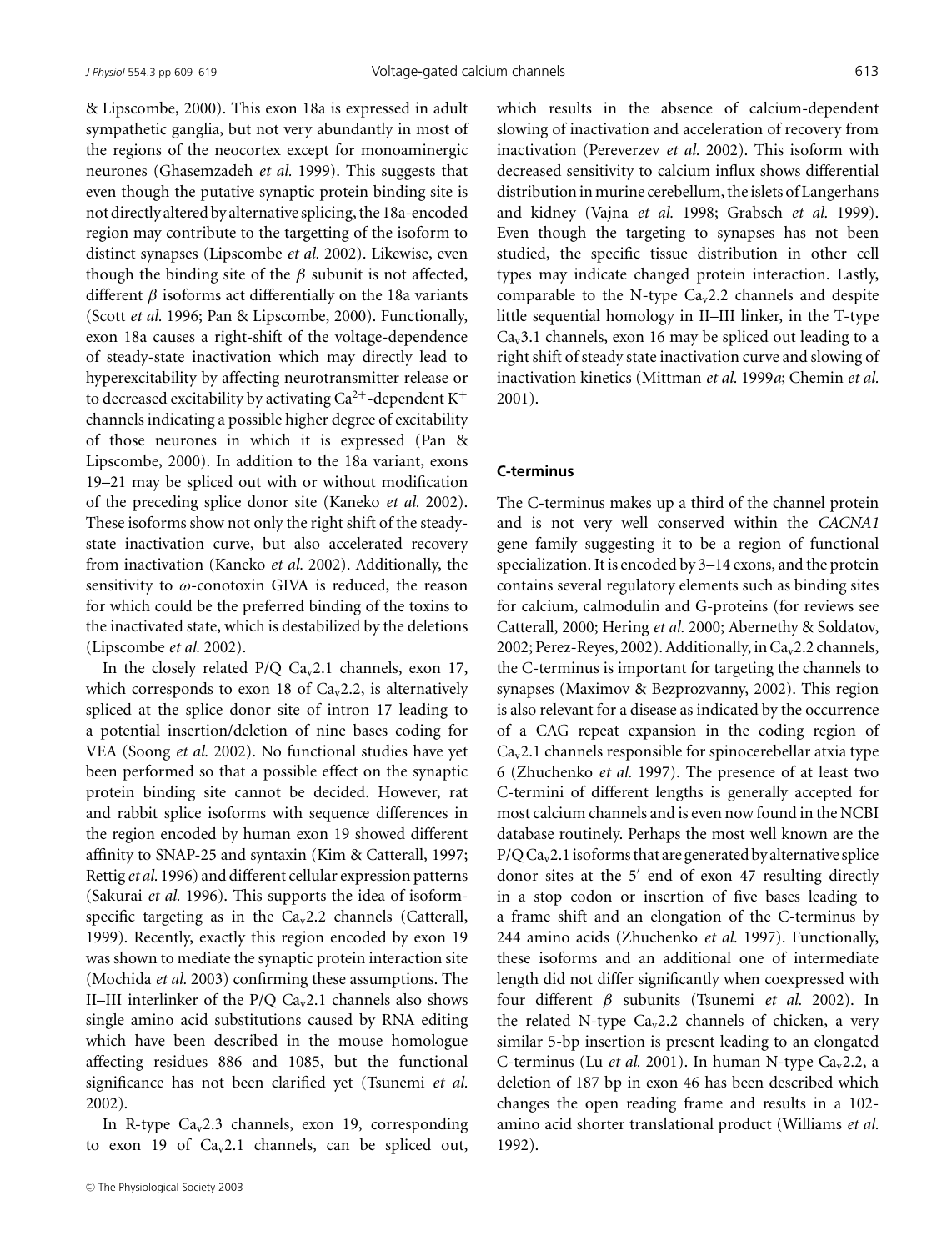In all three types of  $Ca<sub>v</sub>2$  channels, there are one to two exons coding for distal parts of the C-terminus that may potentially be spliced out (exons 43 and 44 in P/Q-type Ca<sub>v</sub>2.1, exon 46 in the N-type Ca<sub>v</sub>2.2, and exon 45 in R-type  $Ca_v2.3$ ). Generally, the shorter the C-terminus becomes, the greater the current amplitude and the stronger the calcium dependence of inactivation (Hell *et al.* 1994; Bourin *et al.* 1999; Krovetz *et al.* 2000; Sandoz *et al.* 2001; Soong *et al.* 2002; Pereverzev *et al.* 2002). For these isoforms, the reduction of current amplitude is most likely to be due to a reduced number of channels perhaps either by mRNA destablization or by reduction/hinderance of targeting signals in the C-terminus (Soong *et al.* 2002). It has been hypothesized that because the C-terminus mobility may contribute to removing the calcium–calmodulin complex from the inner mouth of the pore, a shorter C-terminus may contribute to this mobility and accelerate inactivation (Kobrinsky *et al.* 2003).

For L-type channels, variants with shortened C-terminus in heart and skeletal muscle  $Ca<sub>v</sub>1.2$  and Cav1.1 have long been known (Beam *et al.* 1992; Gerhardstein *et al.* 2000; Gao *et al.* 2001), but the truncation takes place at the protein level rather than being the result of RNA splicing. In the cardiac  $Ca<sub>v</sub>1.2$ channel, exons 40–43 show combinations of usage of an alternative splice donor site at the 3′ end of exon 40 or alternative splice acceptor sites at the 5′ ends of exons 42 and 43, inclusion of a supplementary cassette exon following exon 40 or skipping of exon 42 (Klockner *et al.* 1997; Soldatov *et al.* 1997). As in neuronal channels, the shorter the C-terminus becomes, the greater the current amplitude and the greater the calcium-dependent inactivation (Soldatov *et al.* 1997). Likewise, in neuronal  $Ca<sub>v</sub>1.3$  channels, replacement of exon 41 by a mutually exclusive exon 41a leads to an early stop codon truncating over 500 amino acid residues encoded by exons 42–49, which results in a twofold increase of current amplitude without change of voltage dependence of gating (Safa *et al.* 2001).

Alternatively spliced C-termini in T-type channels have been described for Ca<sub>v</sub>3.3 (Mittman *et al.*) 1999*a*; Murbartian *et al.* 2002). They are produced by combinations of alternative splice acceptor sites in exons 33 and 34 which shorten these exons to different lengths. One of the variants produces a frame shift leading to a premature truncation of the C-terminus. In this variant, it is the presence of the shortened exon 33 in the transcript and not the lack of the subsequent exons that produces the observed functional consequences of slowed activation, accelerated inactivation, and slowed recovery from inactivation (Murbartian *et al.* 2002). The presumed changes to calcium current kinetics may be expected to influence neuronal function in such a manner that the slowly inactivating variants would be liable to sustain firing patterns. Analogous splice variants are present in T-type  $Ca<sub>v</sub>3.1$ -encoding genes affecting exons 34, 35 and 38 (Mittman *et al.* 1999*b*), but functional studies are still lacking.

#### **Two-domain or three-domain truncations**

Several two-domain variants consisting of domains I and II exist in L-type calcium channels, possibly a relict of the second gene duplication thought to have taken place during gene evolution. In the cardiac  $Ca<sub>v</sub>1.2$  channel either exons 17 and 18 or exon 19 is deleted leading to premature stop codons with C-terminal tails of 62 or 19 amino acid residues, respectively, found specifically in cardiac sarcoplasmic reticulum (Wielowieyski *et al.* 2001). The same channel in neuronal and fibroblast tissue shows two additional isoform possibilities: an alternative splice donor site at the 5′ end of exon 15 generating 75% of the transcripts and a rare 12 bp insertion at the 3′ end of exon 16 both leading to premature stop codons in or following IIS6 (Soldatov, 1992; Soldatov, 1994). In rabbit skeletal neonatal muscle, a two-domain channel generated by the splicing of IIS2 onto IVS2 and thus consisting of domain I and chimeric domain IV of the skeletal muscle  $Ca<sub>v</sub>1.1$ channel has been detected (Malouf *et al.* 1992). None of these have been functionally expressed as yet.

In synaptic membranes, there is evidence for an alternative isoform of the neuronal P/Q-type  $Ca<sub>v</sub>2.1$ channel consisting of domains I and II at the protein level which may be due to RNA splicing or proteolysis (Scott *et al.* 1998). Later, a deletion of exons 16 and 17 encoding part of IIS6 and the II–III interlinker leading to a frame-shift and generating an early stop codon has actually been described in these channels, but not functionally expressed (Soong *et al.* 2002). A functional hypothesis for the significance of such two-domain channels can be deduced from a study on the closely related N-type  $Ca<sub>v</sub>2.2$ channels by Raghib *et al.* (2001) who demonstrated that a channel consisting of domains I and II is not functional when expressed alone but only when coexpressed with a construct forming domains III and IV. However, this study demonstrates that coexpression of these isoforms with the full length channel markedly reduced protein quantity and current density mediated by the latter. Similarly, a threedomain channel which lacked the first domain and a part of the second domain by using an alternative promotor does not produce a measurable calcium current but instead,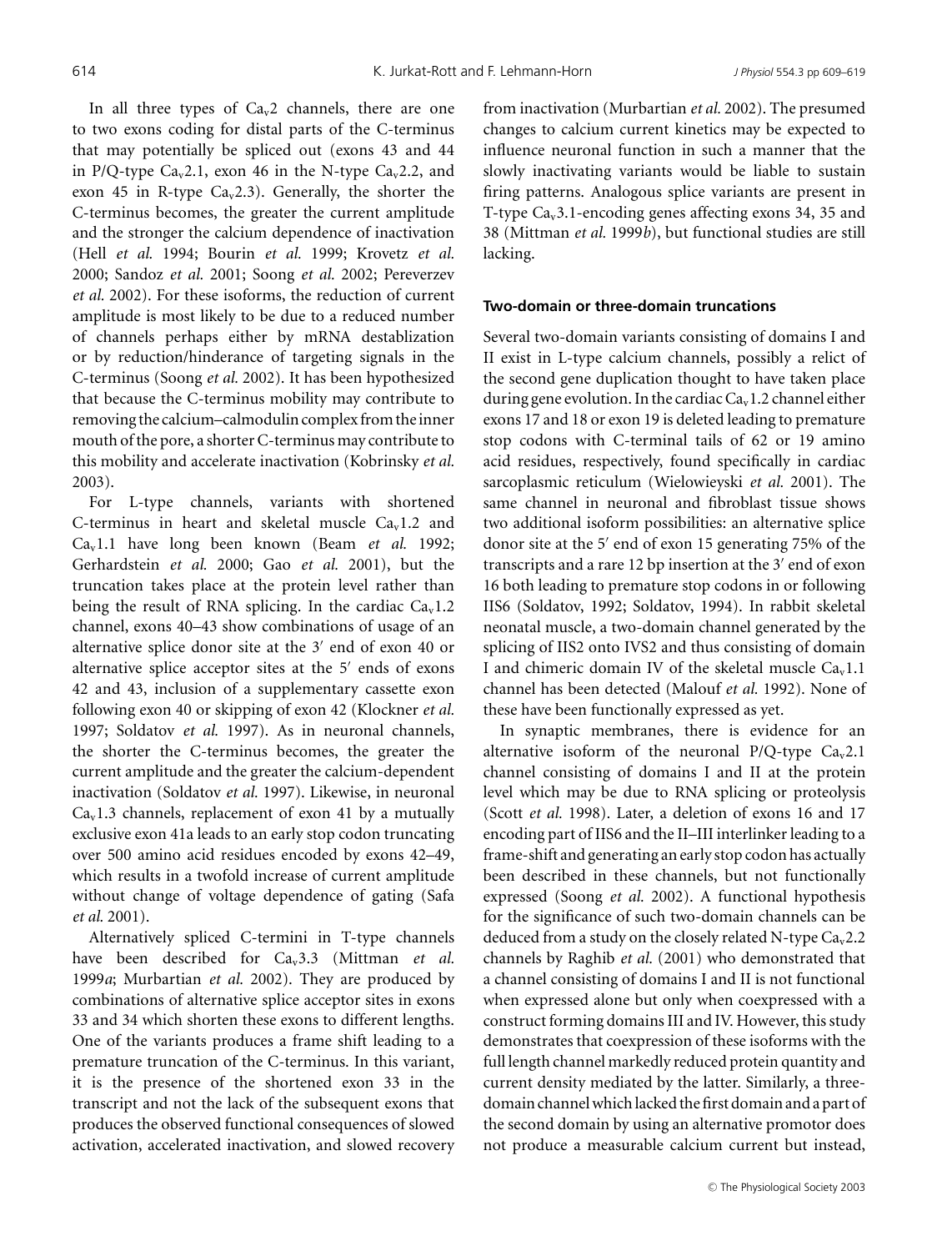inhibits the functional expression of the full-length form (Okagaki *et al.* 2001). Therefore, this type of splicing may represent a simple possibility to transiently down-regulate a specific calcium channel without influencing promotor regulation.

## **Other domain interlinkers and transmembrane segments**

The domain I–II interlinker encoded by three to five exons is important for G-protein modulation, inactivation and possibly  $\beta$  subunit interaction (for review see Catterall, 2000). In the trout L-type  $Ca<sub>v</sub>1.3$  channels, there is a 26 amino acid insertion encoded by an accessory cassette exon 9a for which a human homologue has not yet been described (Ramakrishnan *et al.* 2002); in man, however, exon 11 may be spliced out and/or exon 12 replaced by an alternative exon 12b (Safa *et al.* 2001). In T-type  $Ca<sub>v</sub>3.3$  channels, there is an alternative exon 9a (Mittman *et al.* 1999*b*). For the P/Q-type  $Ca<sub>v</sub>2.1$  channels, alternative splice acceptor sites at the 5' prime end of exon 10 allow insertion of either G or VG residues (Bourinet *et al.* 1999; Soong *et al.* 2002). The isoform containing V showed slowed inactivation but enhanced G-protein inhibition and protein kinase C up-regulation compared to the isoform without V and is thought to also contribute to Ptype characteristics of Cav2.1 calcium currents (Bourinet *et al.* 1999).

In contrast, the domain III–IV interlinker is encoded by only two to three exons and its functional significance is unclear. Even so, in the T-type  $Ca<sub>v</sub>3.1$  channel gene, an alternative splice donor site of exon 25 has been described that leads to skipping of seven amino acid residues, KAKQMA, and generates a right shift of activation and inactivation and slowing of activation kinetics (Monteil *et al.* 2000; Chemin *et al.* 2002). In the same channel, the skipping of exon 26 leads to an 18-amino-acid deletion with a left shift of inactivation and accelerated activation kinetics. Additional alternative splicing events in this loop occur in neuronal R-type  $Ca<sub>v</sub>2.3$ channels that may contain a 15 amino acid insertion following exon 29 (Takimoto *et al.* 1997) suggesting an important role of III–IV interlinker isoforms for excitation regulation.

Lastly, regions encoding a few transmembrane segments are alternatively spliced: IS6 of cardiac L-type  $Ca<sub>v</sub>1.2$ channels encoded by exon 8 or 8a, producing tissuespecific dihydropyridine sensitivity and putative changes of inactivation characteristics (Welling *et al.* 1997; Goodwin *et al.* 1999); IS6 of L-type  $Ca<sub>v</sub>1.3$  channels encoded by mutually exclusive exons 8a or 8b which result

in a six-amino-acid difference in the pore region (Koschak *et al.* 2001); IIIS2 in cardiac L-type  $Ca<sub>v</sub>1.2$  channels encoded by mutually exclusive exons 21 and 22 which result in a seven-amino-acid difference influencing the voltage-dependent action of dihydropyridines (Soldatov *et al.* 1995); IVS3 in the same channels encoded by mutually exclusive exons 31 and 32 which work as a developmentally regulated switch coinciding with major changes in excitation (Diebold *et al.* 1992); and IVS3 encoded by mutually exclusive exons 31a or 31b which influence dihydropyridine sensitivity (Safa *et al.* 2001).

## **Perspective**

Mutations in voltage-gated calcium channels are responsible for the pathogenesis of several hereditary ion channelopathies such as hemiplegic migraine, periodic paralysis, stationary night blindness, episodic and progressive spinocerebellar ataxias (for review of these see Lehmann-Horn & Jurkat-Rott, 1999) and, only recently reported, absence seizures (Chen *et al.* 2003). Given the above reviewed spectrum of functional and regulatory changes of the  $\alpha_1$  subunits generated by alternative splicing already under normal physiological conditions, a simple mechanism to cause change of function of the voltage gated calcium channels would be to alter the splicing probability and therefore splice isoform distribution. Supporting this hypothesis is the fact that mutations in independent genes are capable of changing ion channel splicing and thus contribute to the phenotype (Charlet*et al.* 2002; Mankodi *et al.* 2002).

Neurotransmitters such as dopamine and glutamate (Berke *et al.* 2001) as well as anti-inflammatory (Vogiagis *et al.* 2001) and antipsychotic (Meshul *et al.* 1996) drugs have been shown to alter splicing patterns of several proteins including ligand-gated ion channels such as glutamate receptors. Even though not yet shown, it is highly likely that voltage-gated calcium channels may also be altered by drug intake, especially if there is an effect on excitability (Fields, 1998; Fass *et al.* 1999; Vigues *et al.* 1999). Therefore, the understanding of function and regulation of the splicing isoforms will be important for determining successful therapeutic strategies in the future, possibly representing an alternative to gene therapy.

## References

Abernethy DR & Soldatov NM (2002). Structure-functional diversity of human L-type  $Ca^{2+}$  channel: perspectives for new pharmacological targets. *J Pharmacol Exp Ther* **300**, 724–728.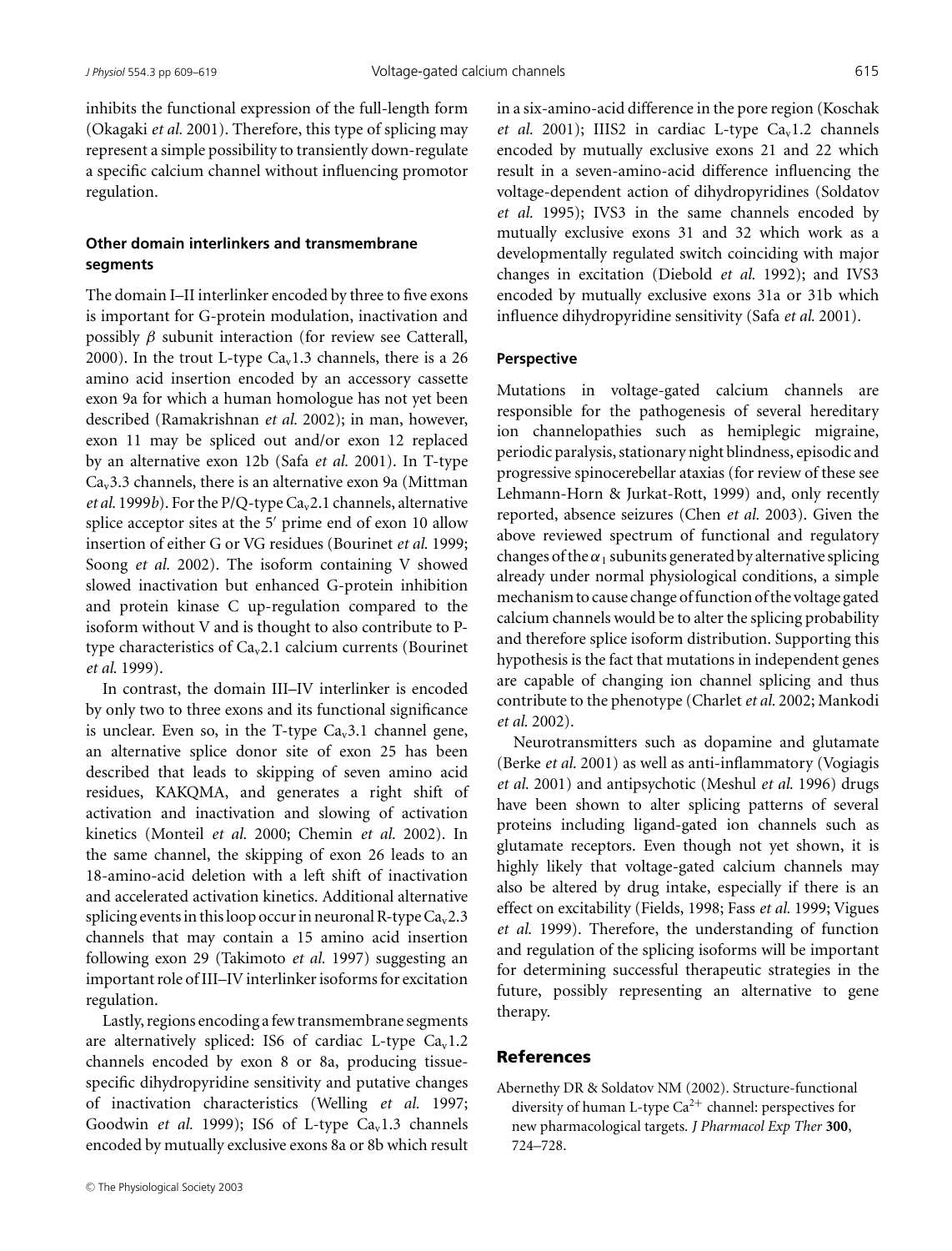Anderson PA & Greenberg RM (2001). Phylogeny of ion channels: clues to structure and function. *Comp Biochem Physiol B Biochem Mol Biol* **129**, 17–28.

Barry EL, Gesek FA, Froehner SC & Friedman PA (1995). Multiple calcium channel transcripts in rat osteosarcoma cells: selective activation of  $\alpha_{1D}$  isoform by parathyroid hormone. *Proc Natl Acad Sci U S A* **92**, 10914–10918.

Beam KG, Adams BA, Niidome T, Numa S & Tanabe T (1992). Function of a truncated dihydropyridine receptor as both voltage sensor and calcium channel. *Nature* **360**, 169–171.

Berke JD, Sgambato V, Zhu PP, Lavoie B, Vincent M, Krause M & Hyman SE (2001). Dopamine and glutamate induce distinct striatal splice forms of Ania-6, an RNA polymerase II-associated cyclin. *Neuron* **32**, 277–287.

Bezanilla F (2002). Voltage sensor movements. *J General Physiol* **120**, 465–473.

Birnbaumer L, Qin N, Olcese R, Tareilus E, Platano D, Costantin J & Stefani E (1998). Structures and functions of calcium channel β subunits. *J Bioenerg Biomembr* **30**, 357–375.

Black DL & Grabowski PJ (2003). Alternative pre-mRNA splicing and neuronal function. *Prog Mol Subcell Biol* **31**, 187–216.

Bourinet E, Soong TW, Sutton K, Slaymaker S, Mathews E, Monteil A, Zamponi GW, Nargeot J & Snutch TP (1999). Splicing of  $\alpha_{1A}$  subunit gene generates phenotypic variants of P- and Q-type calcium channels. *Nat Neurosci* **2**, 407–415.

Brice NL, Berrow NS, Campbell V, Page KM, Brickley K, Tedder I & Dolphin AC (1997). Importance of the different  $\beta$ subunits in the membrane expression of the  $\alpha_{1\text{A}}$  and  $\alpha_2$ calcium channel subunits: studies using a depolarization-sensitive α1A antibody. *Eur J Neurosci* **9**, 749–759.

Catterall WA (1999). Interactions of presynaptic  $Ca^{2+}$  channels and snare proteins in neurotransmitter release. *Ann NY Acad Sci* **868**, 144–159.

Catterall WA (2000). Structure and regulation of voltage-gated Ca2<sup>+</sup> channels. *Annu Rev Cell Dev Biol* **16**, 521–555 (Review).

Charlet BN, Savkur RS, Singh G, Philips AV, Grice EA & Cooper TA (2002). Loss of the muscle-specific chloride channel in type 1 myotonic dystrophy due to misregulated alternative splicing. *Mol Cell* **10**, 45–53.

Chemin J, Monteil A, Bourinet E, Nargeot J & Lory P (2001). Alternatively spliced  $\alpha_{IG}$  (Ca<sub>v</sub>3.1) intracellular loops promote specific T-type  $Ca^{2+}$  channel gating properties. *Biophys J* **80**, 1238–1250.

Chemin J, Nargeot J & Lory P (2002). Neuronal T-type  $\alpha_{1H}$ calcium channels induce neuritogenesis and expression of high-voltage-activated calcium channels in the NG108-15 cell line. *J Neurosci* **22**, 6856–6862.

Chen Y, Lu J, Pan H, Zhang Y, Wu H, Xu K, Liu X, Jiang Y, Bao X, Yao Z, Ding K, Lo WH, Qiang B, Chan P, Shen Y & Wu X (2003). Association between genetic variation of CACNA1H and childhood absence epilepsy. *Ann Neurol* **54**, 239–243.

Diebold RJ, Koch WJ, Ellinor PT, Wang JJ, Muthuchamy M, Wieczorek DF & Schwartz A (1992). Mutually exclusive exon splicing of the cardiac calcium channel  $\alpha_1$ subunit gene generates developmentally regulated isoforms in the rat heart. *Proc Natl Acad Sci U S A* **89**, 1497–1501.

Dulhunty AF, Haarmann CS, Green D, Laver DR, Board PG & Casarotto MG (2002). Interactions between dihydropyridine receptors and ryanodine receptors in striated muscle. *Prog Biophys Mol Biol* **79**, 45–75.

Ertel EA, Campbell KP, Harpold MM, Hofmann F, Mori Y, Perez-Reyes E, Schwartz A, Snutch TP, Tanabe T, Birnbaumer L, Tsien RW & Catterall WA (2000). Nomenclature of voltage-gated calcium channels. *Neuron* **25**, 533–535.

Fass DM, Takimoto K, Mains RE & Levitan ES (1999). Tonic dopamine inhibition of L-type  $Ca^{2+}$  channel activity reduces  $\alpha_{1D}$  Ca<sup>2+</sup> channel gene expression. *J Neurosci* **19**, 3345–3352.

Feron O, Octave JN, Christen MO & Godfraind T (1994). Quantification of two splicing events in the L-type calcium channel  $\alpha_1$  subunit of intestinal smooth muscle and other tissues. *Eur J Biochem* **222**, 195–202.

Fields RD (1998). Effects of ion channel activity on development of dorsal root ganglion neurons. *J Neurobiol* **37**, 158–170.

Gao T, Cuadra AE, Ma H, Bunemann M, Gerhardstein BL, Cheng T, Eick RT & Hosey MM (2001). C-terminal fragments of the  $\alpha_{1C}$  (Ca<sub>v</sub>1.2) subunit associate with and regulate L-type calcium channels containing C-terminaltruncated  $\alpha_{1C}$  subunits. *J Biol Chem* 276, 21089–21097.

Gerhardstein BL, Gao T, Bunemann M, Puri TS, Adair A, Ma H & Hosey MM (2000). Proteolytic processing of the C terminus of the  $\alpha_{1C}$  subunit of L-type calcium channels and the role of a proline-rich domain in membrane tethering of proteolytic fragments. *J Biol Chem* **275**, 8556–8563.

Ghasemzadeh MB, Pierce RC & Kalivas PW (1999). The monoamine neurons of the rat brain preferentially express a splice variant of  $\alpha$ lB subunit of the N-type calcium channel. *J Neurochem* **73**, 1718–1723.

Goodwin LO, Leeds NB, Guzowski D, Hurley IR, Pergolizzi RG & Benoff S (1999). Identification of structural elements of the testis-specific voltage dependent calcium channel that potentially regulate its biophysical properties. *Mol Hum Reprod* **5**, 311–322.

Grabsch H, Pereverzev A, Weiergraber M, Schramm M, Henry M, Vajna R, Beattie RE, Volsen SG, Klockner U, Hescheler J & Schneider T (1999). Immunohistochemical detection of  $\alpha_{1E}$  voltage-gated Ca<sup>2+</sup> channel isoforms in cerebellum, INS-1 cells, and neuroendocrine cells of the digestive system. *J Histochem Cytochem* **47**, 981–994.

Hans M, Urrutia A, Deal C, Brust PF, Stauderman K, Ellis SB, Harpold MM, Johnson EC & Williams ME (1999). Structural elements in domain IV that influence biophysical and pharmacological properties of human  $\alpha_{1A}$ -containing high-voltage-activated calcium channels. *Biophys J* **76**, 1384–1400.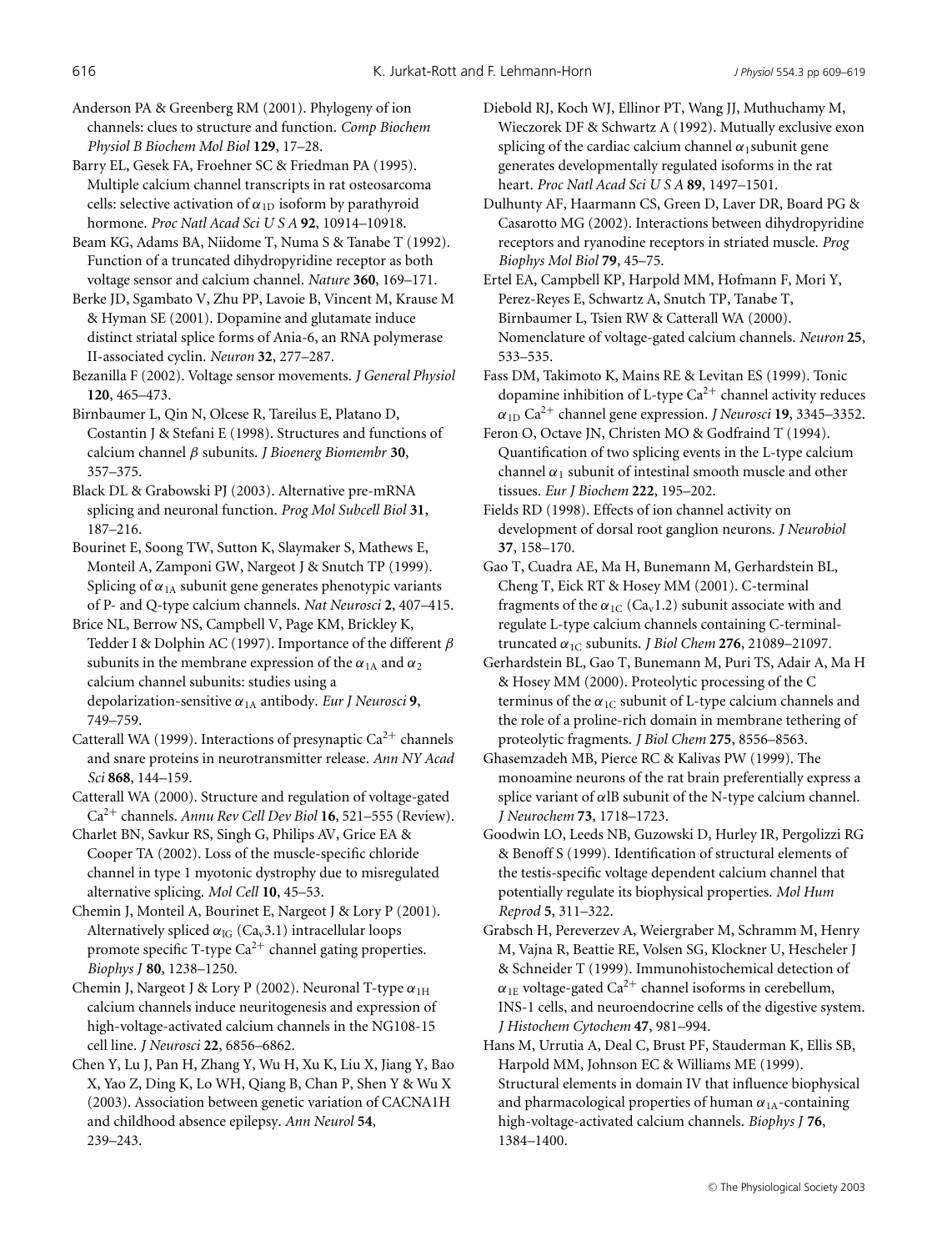Hell JW, Westenbroek RE, Elliott EM & Catterall WA (1994). Differential phosphorylation, localization, and function of distinct α<sup>1</sup> subunits of neuronal calcium channels. *Ann NY Acad Sci* **747**, 282–293.

Hering S, Berjukow S, Sokolov S, Marksteiner R, Weiss RG, Kraus R & Timin EN (2000). Molecular determinants of inactivation in voltage-gated Ca2<sup>+</sup> channels. *J Physiol* **528**, 237–249.

Huang P, Temizer D & Quertermous T (1990). Polymerase chain reaction cloning of L-type calcium channel sequences from the heart and the brain. *FEBS Lett* **274**, 207–213.

Ihara Y, Yamada Y, Fujii Y, Gonoi T, Yano H, Yasuda K, Inagaki N, Seino Y & Seino S (1995). Molecular diversity and functional characterization of voltage-dependent calcium channels (CACN4) expressed in pancreatic β-cells. *Mol Endocrinol* **9**, 121–130.

Kaneko S, Cooper CB, Nishioka N, Yamasaki H, Suzuki A, Jarvis SE, Akaike A, Satoh M & Zamponi GW (2002). Identification and characterization of novel human  $Ca<sub>v</sub>2.2$  $(\alpha_{1B})$  calcium channel variants lacking the synaptic protein interaction site. *J Neurosci* **22**, 82–92.

Kang MG & Campbell KP (2003).  $\nu$  subunit of voltage-activated calcium channels. *J Biol Chem* **278**, 21315–21318.

Kim DK & Catterall WA (1997).  $Ca^{2+}$ -dependent and -independent interactions of the isoforms of the  $\alpha_{lA}$  subunit of brain  $Ca^{2+}$  channels with presynaptic SNARE proteins. *Proc Natl Acad Sci U S A* **94**, 14782–14786.

Klockner U, Mikala G, Eisfeld J, Iles DE, Strobeck M, Mershon JL, Schwartz A & Varadi G (1997). Properties of three COOH-terminal splice variants of a human cardiac L-type Ca<sup>2+</sup>-channel  $\alpha_1$  subunit. *Am J Physiol* **272**, H1372–H1381.

Kobrinsky E, Schwartz E, Abernethy DR & Soldatov NM (2003). Voltage-gated mobility of the  $Ca^{2+}$  channel cytoplasmic tails and its regulatory role. *J Biol Chem* **278**, 5021–5028.

Koschak A, Reimer D, Huber I, Grabner M, Glossmann H, Engel J & Striessnig J (2001).  $\alpha_{1D}$  (Ca<sub>v</sub>1.3) subunits can form L-type Ca2<sup>+</sup> channels activating at negative voltages. *J Biol Chem* **276**, 22100–22106.

Krovetz HS, Helton TD, Crews AL & Horne WA (2000). C-Terminal alternative splicing changes the gating properties of a human spinal cord calcium channel  $\alpha_{1A}$  subunit. *J Neurosci* **20**, 7564–7570.

Lacinova L, Klugbauer N & Hofmann F (2000). Low voltage activated calcium channels: from genes to function. *General Physiol Biophys* **19**, 121–136.

Lehmann-Horn F & Jurkat-Rott K (1999). Voltage-gated ion channels and hereditary disease. *Physiol Rev* **79**, 1317–1371.

Ligon B, Boyd AE 3rd & Dunlap K (1998). Class A calcium channel variants in pancreatic islets and their role in insulin secretion. *J Biol Chem* **273**, 13905–13911.

Lin Z, Haus S, Edgerton J & Lipscombe D (1997). Identification of functionally distinct isoforms of the N-type  $Ca^{2+}$  channel in rat sympathetic ganglia and brain. *Neuron* **18**, 153–166.

Lin Z, Lin Y, Schorge S, Pan JQ, Beierlein M & Lipscombe D (1999). Alternative splicing of a short cassette exon in  $\alpha_{\text{IB}}$ generates functionally distinct N-type calcium channels in central and peripheral neurons. *J Neurosci* **19**, 5322–5331.

Lipscombe D, Pan JQ & Gray AC (2002). Functional diversity in neuronal voltage-gated calcium channels by alternative splicing of  $Ca<sub>v</sub> \alpha$ 1. *Mol Neurobiol* **26**, 21–44.

Lu Q, Atkisson MS, Jarvis SE, Feng ZP, Zamponi GW & Dunlap K (2001). Syntaxin 1A supports voltage-dependent inhibition of  $\alpha_{1B}$  Ca<sup>2+</sup> channels by G $\beta\gamma$  in chick sensory neurons. *J Neurosci* **21**, 2949–2957.

Malouf NN, McMahon DK, Hainsworth CN & Kay BK (1992). A two-motif isoform of the major calcium channel subunit in skeletal muscle. *Neuron* **8**, 899–906.

Mankodi A, Takahashi MP, Jiang H, Beck CL, Bowers WJ, Moxley RT, Cannon SC & Thornton CA (2002). Expanded CUG repeats trigger aberrant splicing of ClC-1 chloride channel pre-mRNA and hyperexcitability of skeletal muscle in myotonic dystrophy. *Mol Cell* **10**, 35–44.

Maximov A & Bezprozvanny I (2002). Synaptic targeting of N-type calcium channels in hippocampal neurons. *J Neurosci* **22**, 6939–6952.

Mermelstein PG, Foehring RC, Tkatch T, Song WJ, Baranauskas G & Surmeier DJ (1999). Properties of Q-type calcium channels in neostriatal and cortical neurons are correlated with β subunit expression. *J Neurosci* **19**, 7268–7277.

Meshul CK, Bunker GL, Mason JN, Allen C & Janowsky A (1996). Effects of subchronic clozapine and haloperidol on striatal glutamatergic synapses. *J Neurochem* **67**, 1965–1973.

Mittman S, Guo J & Agnew WS (1999*a*). Structure and alternative splicing of the gene encoding  $\alpha_{1G}$ , a human brain T calcium channel α<sup>l</sup> subunit. *Neurosci Lett* **274**, 143–146.

Mittman S, Guo J, Emerick MC & Agnew WS (1999*b*). Structure and alternative splicing of the gene encoding  $\alpha_{1I}$ , a human brain T calcium channel α<sub>l</sub> subunit. *Neurosci Lett* **269**, 121–124.

Mochida S, Westenbroek RE, Yokoyama CT, Zhong H, Myers SJ, Scheuer T, Itoh K & Catterall WA (2003). Requirement for the synaptic protein interaction site for reconstitution of synaptic transmission by P/Q-type calcium channels. *Proc Natl Acad Sci U S A* **100**, 2819–2824.

Monteil A, Chemin J, Bourinet E, Mennessier G, Lory P & Nargeot J (2000). Molecular and functional properties of the human  $\alpha_{\text{IG}}$  subunit that forms T-type calcium channels. *J Biol Chem* **275**, 6090–6100.

Moss FJ, Dolphin AC & Clare JJ (2003). Human neuronal stargazin like proteins,  $\gamma_2$ ,  $\gamma_3$  and  $\gamma_4$ ; an investigation of their specific localization in human brain and their influence on Cav2.1 voltage-dependent calcium channels expressed in *Xenopus* oocytes. *BMC Neurosci* **4**, 23.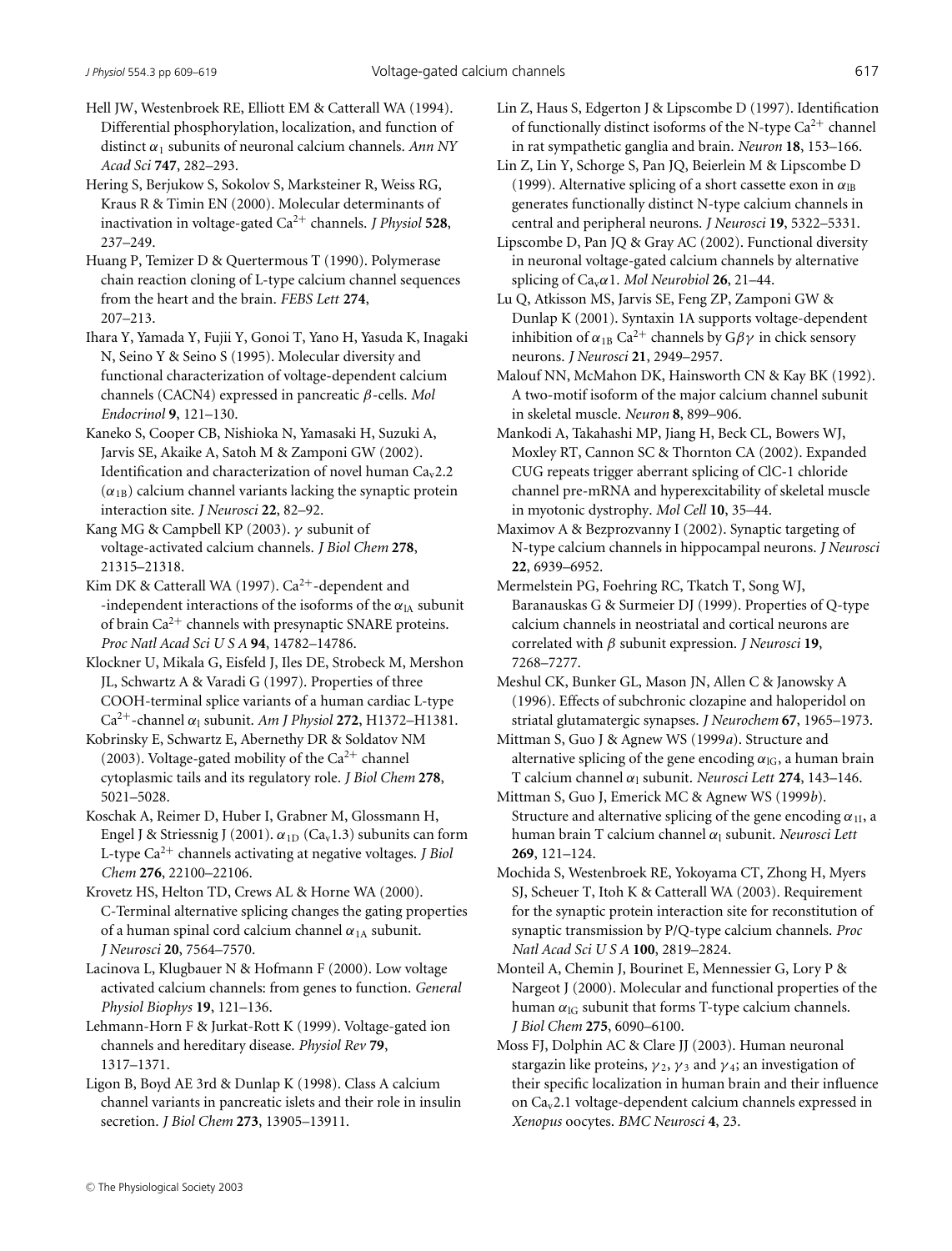Murbartian J, Arias JM, Lee JH, Gomora JC & Perez-Reyes E (2002). Alternative splicing of the rat  $Ca<sub>v</sub>3.3$  T-type calcium channel gene produces variants with distinct functional properties (1). *FEBS Lett* **528**, 272–278.

Nakai J, Adams BA, Imoto K & Beam KG (1994). Critical roles of the S3 segment and S3–S4 linker of repeat I in activation of L-type calcium channels. *Proc Natl Acad Sci U S A* **91**, 1014–1018.

Nelson RD, Kuan G, Saier MH Jr & Montal M (1999). Modular assembly of voltage-gated channel proteins: a sequence analysis and phylogenetic study. *J Mol Microbiol Biotechnol* **1**, 281–287.

Okagaki R, Izumi H, Okada T, Nagahora H, Nakajo K & Okamura Y (2001). The maternal transcript for truncated voltage-dependent  $Ca^{2+}$  channels in the ascidian embryo: a potential suppressive role in Ca2<sup>+</sup> channel expression. *Dev Biol* **230**, 258–277.

Pan JQ & Lipscombe D (2000). Alternative splicing in the cytoplasmic II–III loop of the N-type Ca channel  $\alpha_{1B}$ subunit: functional differences are  $\beta$  subunit-specific. *J Neurosci* **20**, 4769–4775.

Peixoto AA, Smith LA & Hall JC (1997). Genomic organization and evolution of alternative exons in a *Drosophila* calcium channel gene. *Genetics* **145**, 1003–1013.

Pereverzev A, Leroy J, Krieger A, Malecot CO, Hescheler J, Pfitzer G, Klockner U & Schneider T (2002). Alternate splicing in the cytosolic II–III loop and the carboxy terminus of human E-type voltage-gated  $Ca^{2+}$  channels: electrophysiological characterization of isoforms. *Mol Cell Neurosci* **21**, 352–365.

Perez-Reyes E (2002). Molecular physiology of low-voltage-activated T-type calcium channels. *Physiol Rev* **83**, 117–161.

Perez-Reyes E, Wei XY, Castellano A & Birnbaumer L (1990). Molecular diversity of L-type calcium channels. Evidence for alternative splicing of the transcripts of three non-allelic genes. *J Biol Chem* **265**, 20430–20436.

Raghib A, Bertaso F, Davies A, Page KM, Meir A, Bogdanov Y & Dolphin AC (2001). Dominant negative synthesis suppression of voltage-gated calcium channel  $Ca<sub>v</sub>2.2$ induced by truncated constructs. *J Neurosci* **21**, 8495–8504.

Ramakrishnan NA, Green GE, Pasha R, Drescher MJ, Swanson GS, Perin PC, Lakhani RS, Ahsan SF, Hatfield JS, Khan KM & Drescher DG (2002). Voltage-gated Ca<sup>2+</sup> channel Ca<sub>v</sub>1.3 subunit expressed in the hair cell epithelium of the sacculus of the trout *Oncorhynchus mykiss*: cloning and comparison across vertebrate classes. *Brain Res Mol Brain Res* **109**, 69–83.

Rettig J, Sheng ZH, Kim DK, Hodson CD, Snutch TP & Catterall WA (1996). Isoform-specific interaction of the  $\alpha_{1A}$ subunits of brain  $Ca^{2+}$  channels with the presynaptic proteins syntaxin and SNAP-25. *Proc Natl Acad Sci U S A* **93**, 7363–7368.

Safa P, Boulter J & Hales TG (2001). Functional properties of Ca<sub>v</sub>1.3 ( $\alpha_{1D}$ ) L-type Ca<sup>2+</sup> channel splice variants expressed by rat brain and neuroendocrine cells. *J Biol Chem* **276**, 38727–38737.

Sakurai T, Westenbroek RE, Rettig J, Hell J & Catterall WA (1996). Biochemical properties and subcellular distribution of the BI and rbA isoforms of  $\alpha_{1A}$  subunits of brain calcium channels. *J Cell Biol* **134**, 511–528.

Sandoz G, Bichet D, Cornet V, Mori Y, Felix R & De Waard M (2001). Distinct properties and differential  $\beta$  subunit regulation of two C-terminal isoforms of the P/Q-type Ca2+-channel α1A subunit. *Eur J Neurosci* **14**, 987–997.

Scott VE, De Waard M, Liu H, Gurnett CA, Venzke DP, Lennon VA & Campbell KP (1996). ( subunit heterogeneity in N-type Ca2<sup>+</sup> channels. *J Biol Chem* **271**, 3207–3212.

Scott VE, Felix R, Arikkath J & Campbell KP (1998). Evidence for a 95 kDa short form of the  $\alpha_{IA}$  subunit associated with the  $\omega$ -conotoxin MVIIC receptor of the P/Qtype Ca<sup>2+</sup> channels. *J Neurosci* **18**, 641–647.

Singer D, Biel M, Lotan I, Flockerzi V, Hofmann F & Dascal N (1991). The roles of the subunits in the function of the calcium channel. *Science* **253**, 1553–1557.

Singh R (2002). RNA–protein interactions that regulate pre-mRNA splicing. *Gene Expr* **10**, 79–92.

Snutch TP, Tomlinson WJ, Leonard JP & Gilbert MM (1991). Distinct calcium channels are generated by alternative splicing and are differentially expressed in the mammalian CNS. *Neuron* **7**, 45–57.

Soldatov NM (1992). Molecular diversity of L-type  $Ca^{2+}$ channel transcripts in human fibroblasts. *Proc Natl Acad Sci USA* **89**, 4628–4632.

Soldatov NM (1994). Genomic structure of human L-type Ca2<sup>+</sup> channel. *Genomics* **22**, 77–87.

Soldatov NM, Bouron A & Reuter H (1995). Different voltage-dependent inhibition by dihydropyridines of human Ca2<sup>+</sup> channel splice variants. *J Biol Chem* **270**, 10540–10543.

Soldatov NM, Zuhlke RD, Bouron A & Reuter H (1997). Molecular structures involved in L-type calcium channel inactivation. Role of the carboxyl-terminal region encoded by exons 40–42 in  $\alpha_{1C}$  subunit in the kinetics and Ca<sup>2+</sup> dependence of inactivation. *J Biol Chem* **272**, 3560–3566.

Soong TW, DeMaria CD, Alvania RS, Zweifel LS, Liang MC, Mittman S, Agnew WS & Yue DT (2002). Systematic identification of splice variants in human P/Q-type channel  $\alpha_1$ 2.1 subunits: implications for current density and Ca2+-dependent inactivation. *J Neurosci* **22**, 10142–10152.

Stea A, Dubel SJ & Snutch TP (1999). ( 1B N-type calcium channel isoforms with distinct biophysical properties. *Ann N Y Acad Sci* **868**, 118–130.

Strong M, Chandy KG & Gutman GA (1993). Molecular evolution of voltage-sensitive ion channel genes: on the origins of electrical excitability. *Mol Biol Evol* **10**, 221–242.